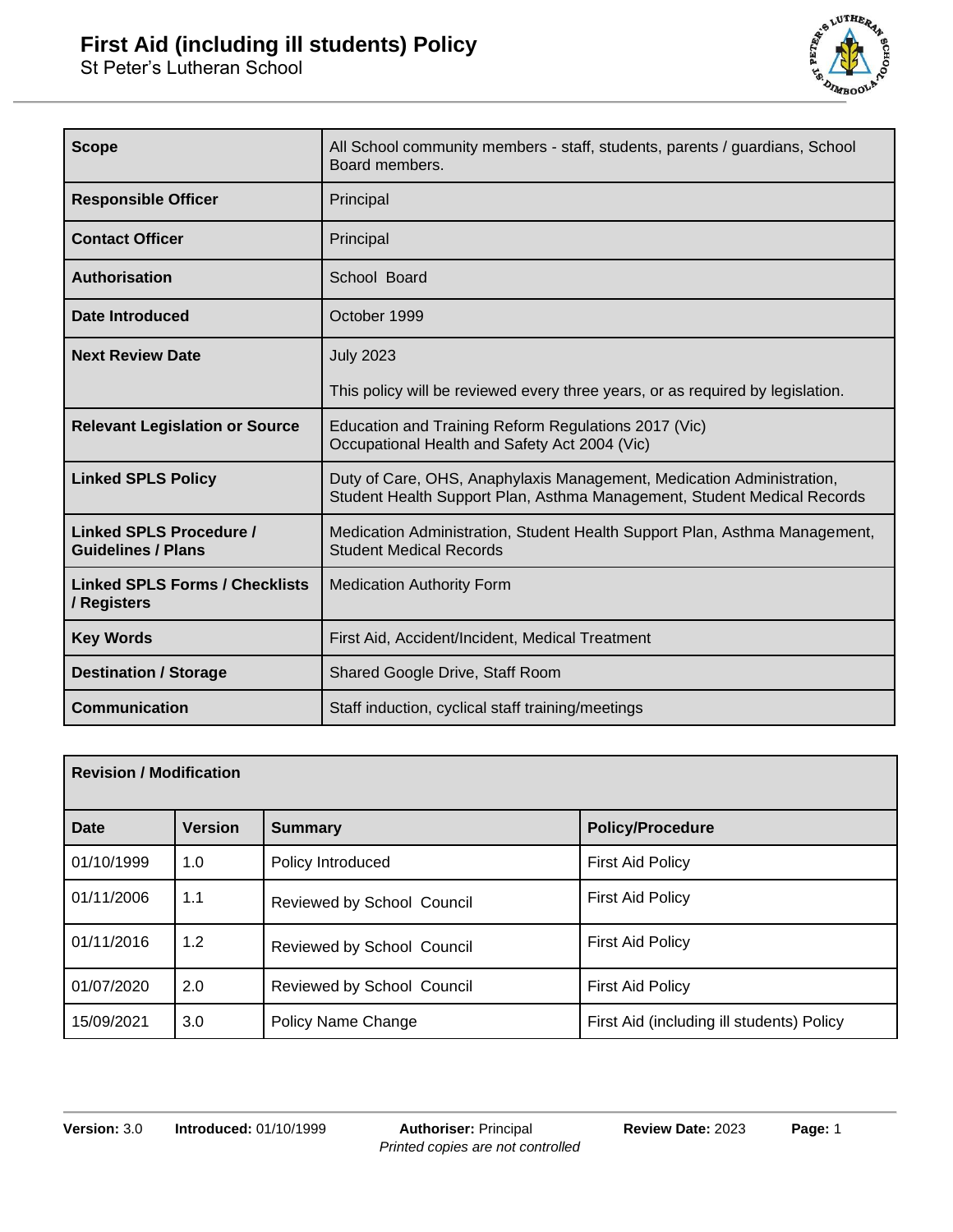St Peter's Lutheran School



#### **1. RATIONALE**

The purpose of this policy is to ensure that any person at St Peter's Lutheran School who is in need of medical treatment will receive such treatment promptly and efficiently from an appropriately qualified person.

## **2. PRINCIPLES**

The provision of first aid by St Peter's Lutheran School is designed to provide a safe and healthy workplace for staff, students and visitors. To achieve this, the School undertakes the following measures:

- the allocation of appropriate support to the provision of First Aid
- provision of first aid to injured or ill staff members, students and visitors by a qualified staff member
- seeing that first aid is administered as soon as reasonably possible following an injury or illness and in accordance with the training undertaken by a qualified staff member
- reducing wherever possible the severity of the injury or illness by providing appropriate first aid treatment
- from time to time it may be necessary for medication to be administered to students during School hours, or whilst on excursions, in order to keep them safe
- appropriately recording accidents or incidents and maintain appropriate record keeping

## **3. POLICY**

- Students who are unwell should not attend school.
- A suitably qualified/experienced staff member will be made available to care for students and visitors attending First Aid.
- A sufficient number of staff to be trained with a First Aid certificate, and with up-to-date CPR qualifications.
- A comprehensive supply of basic First Aid materials will be stored in a cupboard in the room.
- All injuries or illnesses that occur during the school day will be referred to the First Aid officer on duty who will manage the incident and report cause, effect and outcome.
- Appropriate health and safety recommendations will be followed at all times, including appropriate handling precautions and disposal of all blood/body fluid products.
- Any children with injuries involving blood must have the wound covered at all times with appropriate dressings.
- Any medications required for students will be supplied by parents/guardians along with a signed Medication Authority form.
- Detailed records will be kept of all attendance of First Aid and any treatment or follow up received, or suggested. These records are to be available to parents on request.
- For serious injuries/illnesses, the parents/guardians must always be informed as quickly as possible of their child's condition and of actions taken by the school. Parents/guardians must be informed of any First Aid emergency treatment their child has received.
- If students attending First Aid are unable to return to class, a parent or nominated emergency contact will be contacted to pick the student up. Only people listed on the student record will be contacted for pick up.
- Parents who collect children from school for any reason (other than emergency) must sign the child out of the school.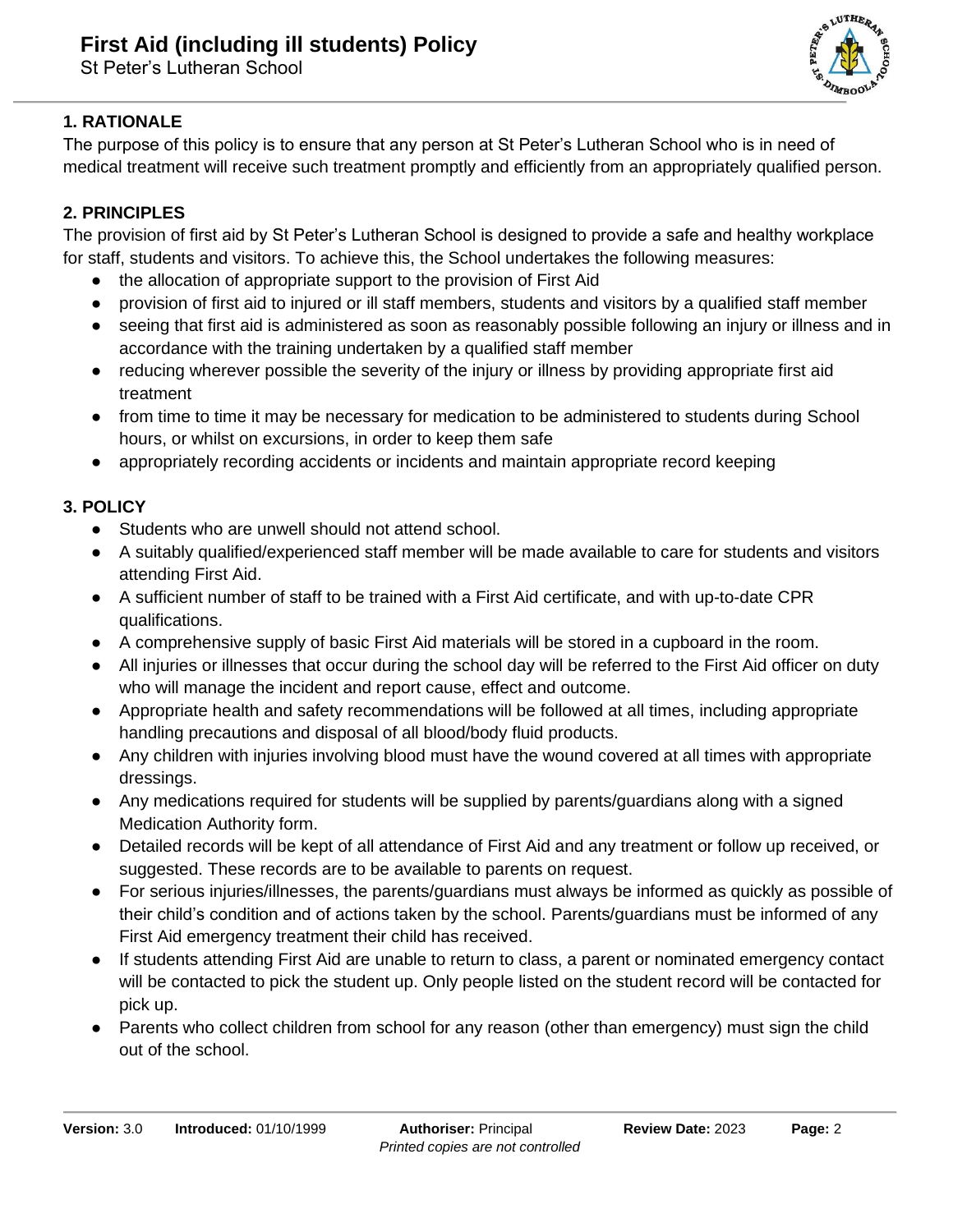St Peter's Lutheran School



- An ambulance will be called if the situation is considered:
	- life threatening
	- needs medical attention
	- requested by parent
	- or if the parent/emergency contact cannot be contacted and the student needs immediate medical attention
- All teachers have the authority to call an ambulance immediately in an emergency. If the situation and time permit a teacher may confer with others before deciding on an appropriate course of action. The Principal or Principal Representative must be notified if any ambulance is called.
- All school camps will have at least one First Aid trained staff member at all times.
- A comprehensive First Aid kit will accompany all camps and excursions, along with a mobile phone.
- All children attending camps or excursions will have provided a signed medical form providing medical detail and giving teachers/aides & support persons permission to contact a doctor or ambulance should instances arise where their child requires treatment.
- The First Aid Officer is to be responsible for the purchase and maintenance of First Aid supplies, First Aid kits, ice packs and the general upkeep of the First Aid cupboard which will be kept clean and orderly and in date.
- At the commencement of each year, requests for updated First Aid information will be sent home including requests for any asthma management plans, high priority medical forms, and reminders to parents of the policies and practices used by the school to manage First Aid, illnesses and medications throughout the year.
- General organisational matters relating to First Aid will be communicated to staff at the beginning of each year and throughout the year for new students enrolling in the School. Update as needed for any medical conditions. There will also be an annual revision of recommended procedures for administering asthma medication.
- Each year the School newsletter will inform parents that it is recommended that all students have personal ambulance cover.
- Every effort will be made to maintain the privacy of people attending First Aid. They will be triaged and given every opportunity to express their needs and be treated appropriately, with dignity, compassion and respect.
- Classrooms will be immediately informed of any incidents occurring through student behaviors' with the Principal or Principal representative informed of any major accident/incident, injury or any health and safety concerns passed on to the appropriate person

## **3.1 First Aid and Medical Treatment**

First aid provides the initial and immediate attention to a student suffering injury or illness and, in extreme cases, a quick first-aid response could mean the difference between life and death. In many cases, first aid can reduce the severity of the injury or illness as quick and competent first aid calms the injured person and reduces unnecessary stress and anxiety. By law every workplace is required to provide appropriate first aid facilities.

We have developed our first aid plan based upon the number of employees we have, the location of our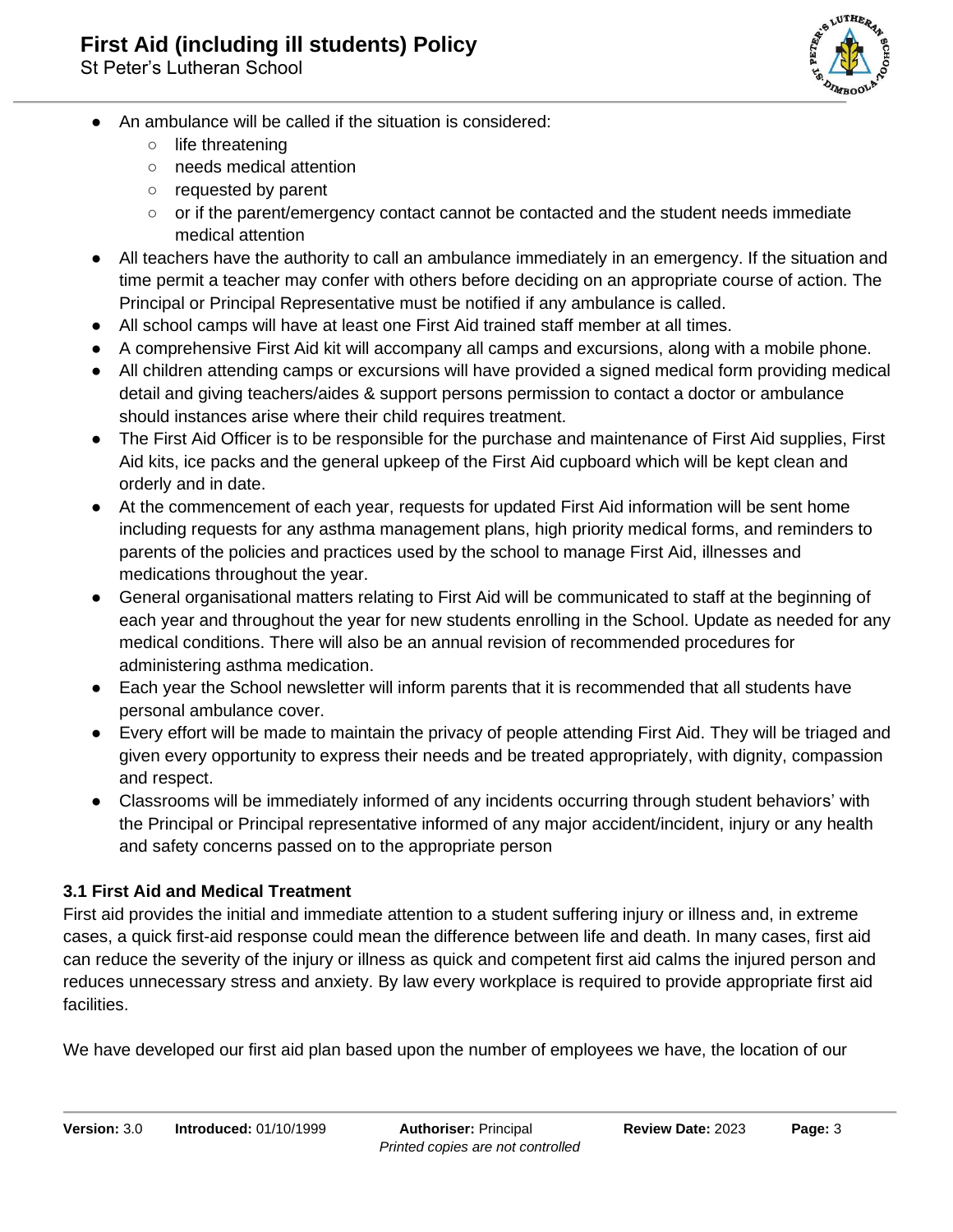St Peter's Lutheran School



workplace, the nature of the hazards we have identified through our OHS Program, and our assessment of our likely first aid requirements, which may include the treatment of cuts, bruises, loss of consciousness, sprains, strains and fractures, shock, burns, and cardiac arrest. Our first-aid plan is set out as follows:

#### **3.1.1 First Aid Personnel**

According to the Victorian WorkSafe Compliance Code for First Aid in the Workplace there is no minimum or maximum number of first aid personnel required in a workplace. It is up to the employer to determine what are appropriate first aid facilities and how many suitably trained people are required. In doing so, employers need to consider:

- the size and layout of the workplace
- the number and distribution of employees (in our school context we consider the number of both workers and students)
- the nature of the hazards and the severity of any risks
- the location of the workplace
- known occurrences of accidents or illnesses

In addition, all staff undertake cardio preliminary resuscitation (HLTAID009) every year, 2 staff members have undertaken the Provide first aid (HLTAID011) and provide basic emergency life support (HLTAID010)

#### **3.1.2 First Aid Kits**

St Peter's Lutheran School maintains first aid kits in accordance with the WorkSafe Victoria Compliance Code for First Aid in the Workplace.

The quantities of these items and contents of first aid kits which are required will depend on the individual workplace's requirements and the particular hazards present in the workplace. The Code of Practice suggests additional modules, such as eye modules, burn modules and remote areas modules where particular hazards are present.

#### **3.1.3 First Aid Room**

St Peter's Lutheran School maintains one first aid room. If an injury occurs the First Aid Room is to provide to the injured worker or student as a suitable place to recover from an incident.

#### **3.1.4 Emergency Assistance**

In the event of serious injury where emergency medical assistance is required an ambulance should be called by dialling 000.

| <b>Contact</b> | <b>Address</b> | <b>Phone</b>       |
|----------------|----------------|--------------------|
| Police         | N/A            | 000 (03) 5389 1470 |
| Fire           | N/A            | 000                |
| Ambulance      | N/A            | 000                |

Emergency contact details are provided below.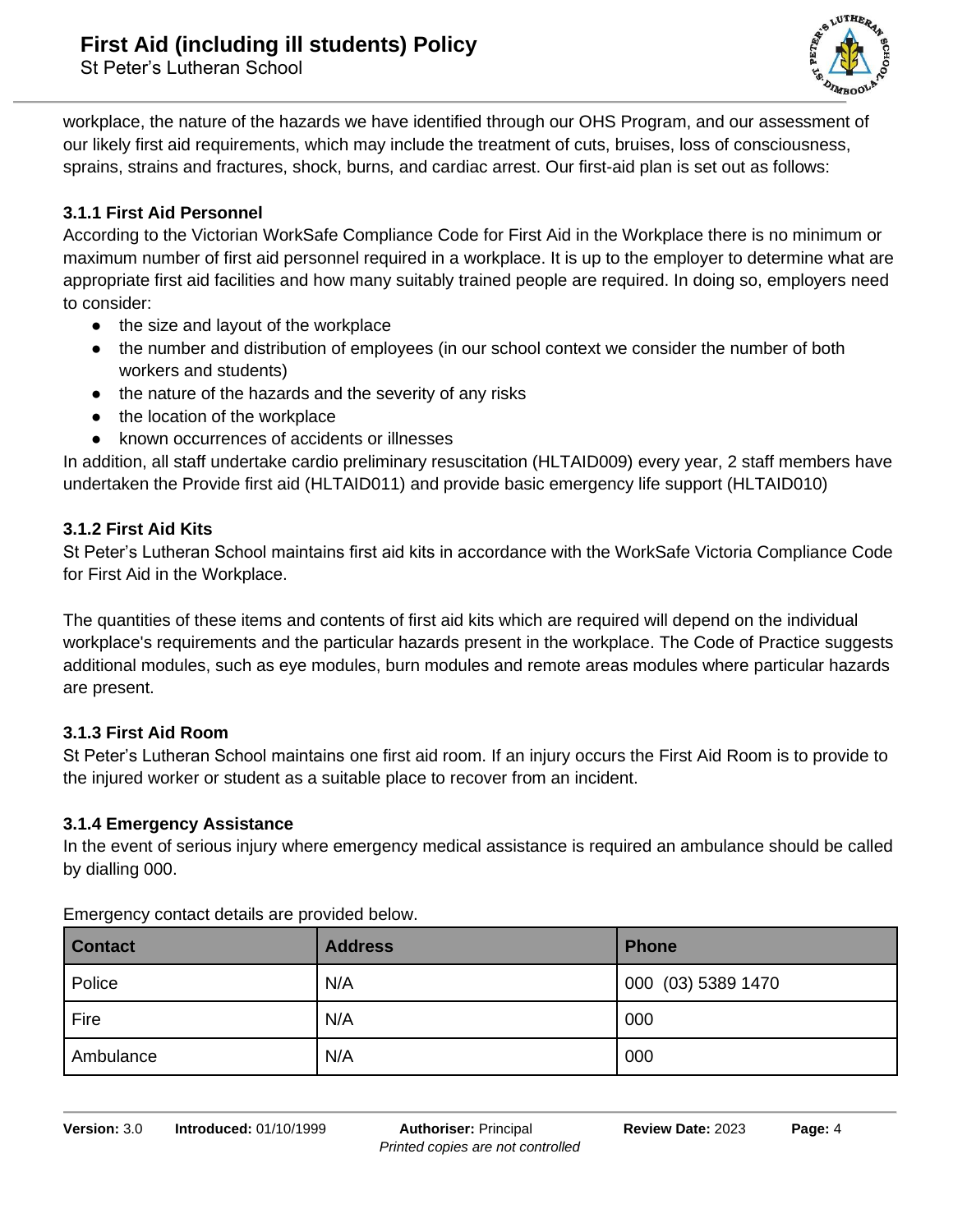St Peter's Lutheran School



| <b>General Medical Practice</b>    | <b>Graceland Medical Centre</b><br>154-156 Lloyd St Dimboola VIC 3414 | 03 5363 7111 |
|------------------------------------|-----------------------------------------------------------------------|--------------|
| <b>Poisons Information Service</b> | N/A                                                                   | 13 11 26     |
| <b>SES Emergency</b>               | 6 Lochiel St Dimboola VIC 3414                                        | 132 500      |

## **4. RESPONSIBILITIES**

## **4.1 School Board & Principal**

The School Board has overall responsibility for ensuring legislative compliance of first aid matters in the School, with the Principal as the responsible officer.

## **4.2 Employees**

All employees are responsible to ensure that they:

- Have the knowledge and skills to support and manage students who have medical conditions and to fulfil their agreed roles if included in a student's health plan.
- Are familiar with the medical records and individual health plans of students in their care, respecting the confidential nature of the information at all times.
- Work with other staff and professionals, in consultation with parents/carers to ensure the safety of students with specific health needs.
- Notify the Principal and inform parents/carers as soon as possible of concerns regarding management of the student's health care.
- Assist in the development of individual health care plans where they are requested to do so.
- Cooperate in the implementation of health care plans for students in their care.

## **4.3 Parents/Carers**

Parents/carers must notify the School upon enrolment, if a student has been diagnosed with any health conditions which require the development of a health care plan.

Parents of students who require prescribed medication to be administered during School hours must notify the School of this requirement and collaborate with the School in working out arrangements for supply, administration and storage of the prescribed medication.

Parents/carers must inform the School of any changes to their child's medical conditions, medication requirements or emergency contact details to ensure all records are kept up to date.

## **5. IMPLEMENTATION**

This procedure is implemented through a combination of:

- The development of specific policies for medical conditions that may require emergency responses
- The development of individual health care plans through effective communication between the School , parents/carers, health professionals and teaching staff
- Staff training
- Effective maintenance of medical records